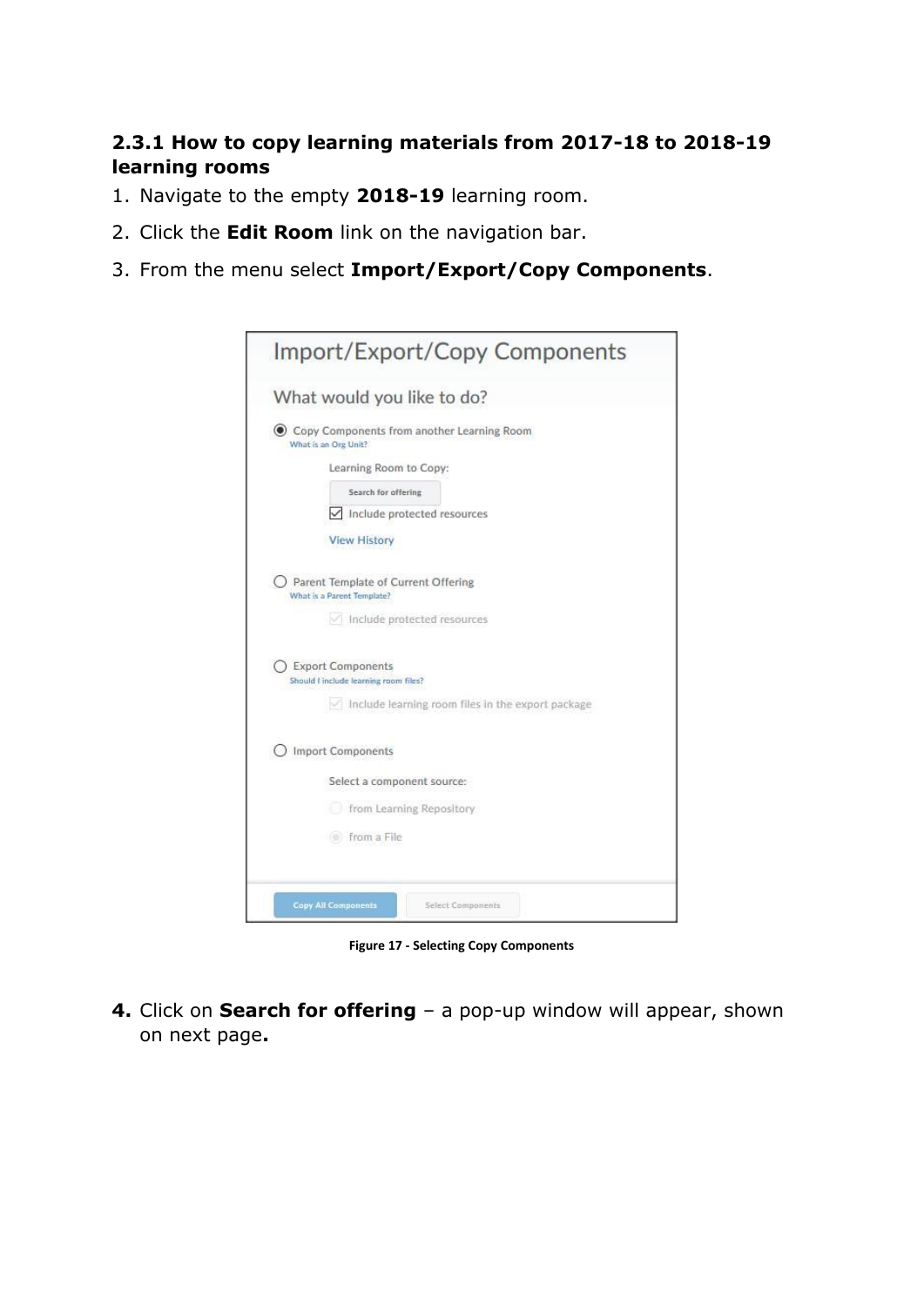| $\hat{ }$    |                  |                                                                                        |                                                                  |                               |
|--------------|------------------|----------------------------------------------------------------------------------------|------------------------------------------------------------------|-------------------------------|
|              |                  |                                                                                        |                                                                  |                               |
|              | Offering Code &  | Offering Name                                                                          | Department                                                       | Semester                      |
| $\circ$      | SNBX_BSD3ANDRED2 | <b>BSD3ANDRED</b><br>Sandbox                                                           | Sandbox                                                          | $\sim$<br>Sandbox<br>$\omega$ |
| $\bullet$    | SNBX_BSD3ANDRED3 | BSD3ANDRED_Demo                                                                        | Information<br>Systems -<br>Business<br>Solutions<br>Development | $\alpha$<br>Sandbox<br>$\sim$ |
|              |                  |                                                                                        | 20 per page                                                      | $\checkmark$                  |
| $\checkmark$ |                  |                                                                                        |                                                                  |                               |
|              |                  | Select Learning Room<br>bsd3andred<br>2 Search Results<br><b>Add Selected</b><br>Close | ∣₽<br>Clear Search                                               | <b>Show Search Options</b>    |

**Figure 18 - Selecting Learning Room to Copy Components from**

- 5. The **Copy Learning Room Components** window opens.
- 6. Select the learning room you wish to copy materials from and click on **Add Selected**. You will see the selected learning has been added.



**Figure 19 – Confirmation of selected learning room to copy components from**

- 7. You now have the option to click on **Copy All Components** or **Select Components** .
- 8. If you select **Copy All Components** all items from the source learning room will be copied over. If you choose **Select Components** a list of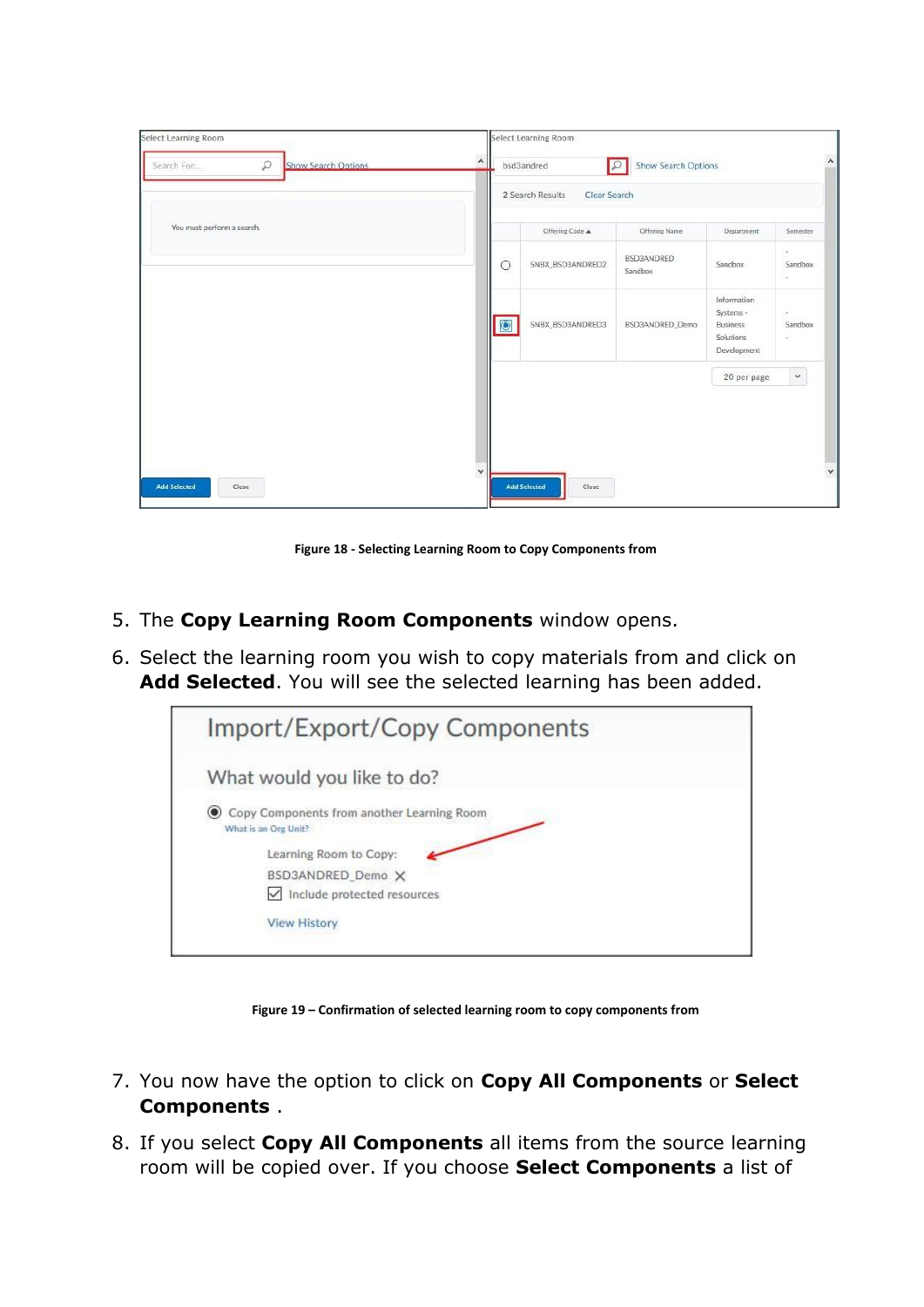the components which can be copied into the current learning room will be displayed, see over.



**Figure 20 - Choosing which components to copy**

- 9. Select the components you wish to copy followed by **Continue**. The option to **Include associated files** is selected by default.
- 10. A confirmation appears listing the items that will be copied.

| Select Learning Room Material      |
|------------------------------------|
| <b>Confirm Components to Copy</b>  |
| <b>Content Display Settings</b>    |
| Copy all items. Modify             |
| <b>Learning Room Files</b>         |
| Copy all items. Modify             |
| <b>Discussions</b>                 |
| Copy all items. Modify             |
|                                    |
| Go Back<br><b>Finish</b><br>Cancel |
|                                    |

**Figure 21 - Confirmation window**

11. Click **Finish** to complete the process, or **Go Back** to amend your selection. The following screen will display the progress status of processes.